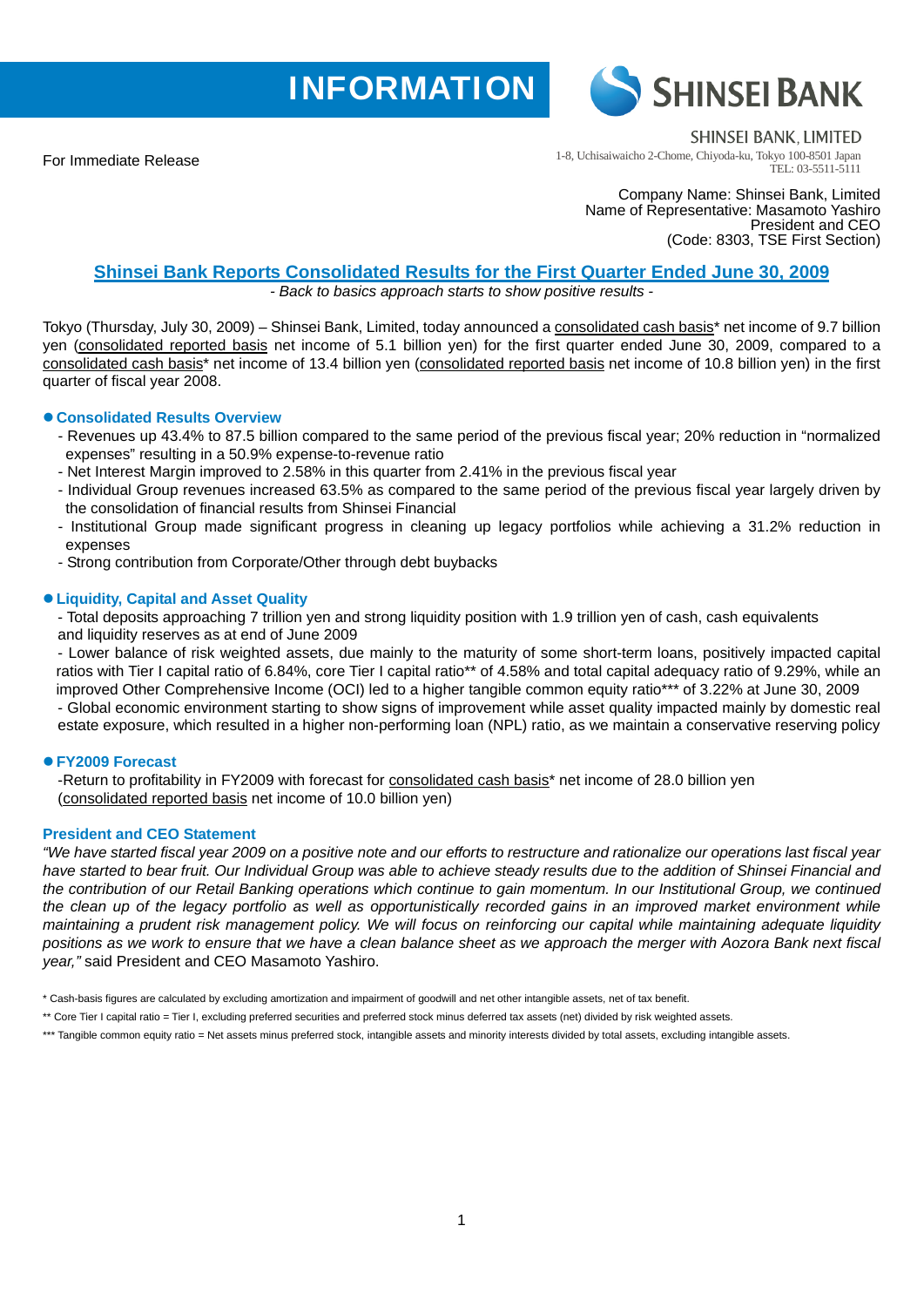## **1. Highlights of Consolidated Financial Results**

|                                                                | (Billions of U.S. dollars*/JPY Billions except per share amounts) |            |          |           |
|----------------------------------------------------------------|-------------------------------------------------------------------|------------|----------|-----------|
|                                                                | 09.4-6 \$US                                                       | $09.4 - 6$ | 08.4-06  | Change %  |
| <b>Total Revenue</b>                                           | 0.91                                                              | 87.5       | 61.0     | $+43.4%$  |
| <b>Net Interest Margin</b>                                     | 2.58%                                                             | 2.58%      | 1.88%    |           |
| <b>General and Administrative Expenses</b>                     | 0.46                                                              | 44.5       | 40.9     | $+8.6%$   |
| <b>Expense-to-Revenue Ratio</b>                                | 50.9%                                                             | 50.9%      | 67.2%    |           |
| <b>Ordinary Business Profit</b>                                | 0.44                                                              | 43.0       | 20.0     | $+114.8%$ |
| Cash Basis** Net Income (Loss)                                 | 0.10                                                              | 9.7        | 13.4     | $-27.7%$  |
| <b>Reported Basis Net Income (Loss)</b>                        | 0.05                                                              | 5.1        | 10.8     | $-52.4%$  |
| Cash Basis** Diluted Net Income (Loss) Per Share<br>(\$US/JPY) | 0.05                                                              | 4.96       | 6.86     | $-27.7%$  |
| Cash Basis** ROA (Annualized)                                  | 0.3%                                                              | 0.3%       | 0.5%     |           |
| Cash Basis** ROE (Fully Diluted and Annualized)                | 6.8%                                                              | 6.8%       | 7.6%     |           |
|                                                                | 09.6 \$US                                                         | 09.6       | 09.3     | Change %  |
| <b>Total Assets</b>                                            | 127.97                                                            | 12,249.3   | 11,949.1 | $+2.5%$   |
| Diluted Equity Per Share (\$US/JPY)                            | 3.14                                                              | 300.62     | 284.95   | $+5.5%$   |
| <b>Total Capital Adequacy Ratio</b>                            | 9.29%                                                             | 9.29%      | 8.35%    |           |
| <b>Tier I Capital Ratio</b>                                    | 6.84%                                                             | 6.84%      | 6.02%    |           |
| <b>Core Tier I Capital Ratio***</b>                            | 4.58%                                                             | 4.58%      | 4.03%    |           |
| Tangible Common Equity Ratio****                               | 3.22%                                                             | 3.22%      | 3.00%    |           |
| Non-Performing Loan Ratio*****                                 | 3.65%                                                             | 3.65%      | 2.51%    |           |

\* U.S. dollar amounts have been calculated at JPY 95.72 to \$1.00, which was the approximate exchange rate at June 30, 2009.

\*\* Cash-basis figures are calculated by excluding amortization and impairment of goodwill and other intangible assets, net of tax benefit.

\*\*\* Core Tier I capital ratio = Tier I, excluding preferred securities and preferred stock minus deferred tax assets (net) divided by risk weighted assets.

Tangible Common Equity ratio = Net assets minus preferred stock, intangible assets and minority interests divided by total assets, excluding intangible assets.

\* Non-performing loan ratio under the Financial Revitalization Law on a non-consolidated basis.

## **2. Balance Sheet: Emphasis on Maintaining Liquidity While Proactively De-Risking Exposures**

Shinsei Bank's **total assets** increased 2.5% from 11,949.1 billion yen at March 31, 2009, to 12,249.3 billion yen at June 30, 2009. The higher balance was due mainly to an increase in securities while loans and bills discounted declined. The balance of securities increased 50.1% from 2,174.1 billion yen at March 31, 2009, to 3,262.3 billion yen at June 30, 2009 due mainly to an increase in Japanese government bonds as we have focused on maintaining liquidity. The balance of loans and bills discounted decreased 9.1% from 5,876.9 billion yen at March 31, 2009 to 5,341.5 billion yen at June 30, 2009, due primarily to a decrease in basic banking loans in the Institutional Group.

**Total deposits** increased 722.5 billion yen or 11.5% to 6,994.6 billion yen, compared to March 31, 2009. Shinsei Bank is continuing to emphasize its already strong liquidity position through stable and low-cost funding available through retail deposits. The retail deposit balance increased 633.7 billion yen compared to March 31, 2009, and stood at 5,656.7 billion yen at June 30, 2009.

Shinsei Bank recorded a **total capital adequacy ratio** of 9.29% and a **Tier I capital ratio** of 6.84% on a Basel II basis at June 30, 2009. Furthermore, our core Tier I capital ratio of 4.58% and tangible common equity ratio of 3.22% at June 30, 2009 also improved compared to the end of last fiscal year.

#### **3. Income Statement: Strong Revenue Growth, Normalized Expenses Down and Net Interest Margin Up Sharply**

**Total revenue** for the first quarter of fiscal year 2009 was 87.5 billion yen, up 43.4% compared to the same period of the previous fiscal year. Overall the net interest margin increased from 2.41% at March 2009 to 2.58% at June 2009 largely as a result of the addition of Shinsei Financial to our operations. The Individual Group achieved strong revenue growth due mainly to the consolidation of Shinsei Financial while the Institutional Group recognized gains from the sale of CLOs and corporate bonds and continues to work to clean up its operations. Furthermore, the Corporate/Other contributed through subordinated debt buybacks that added 9.4 billion yen.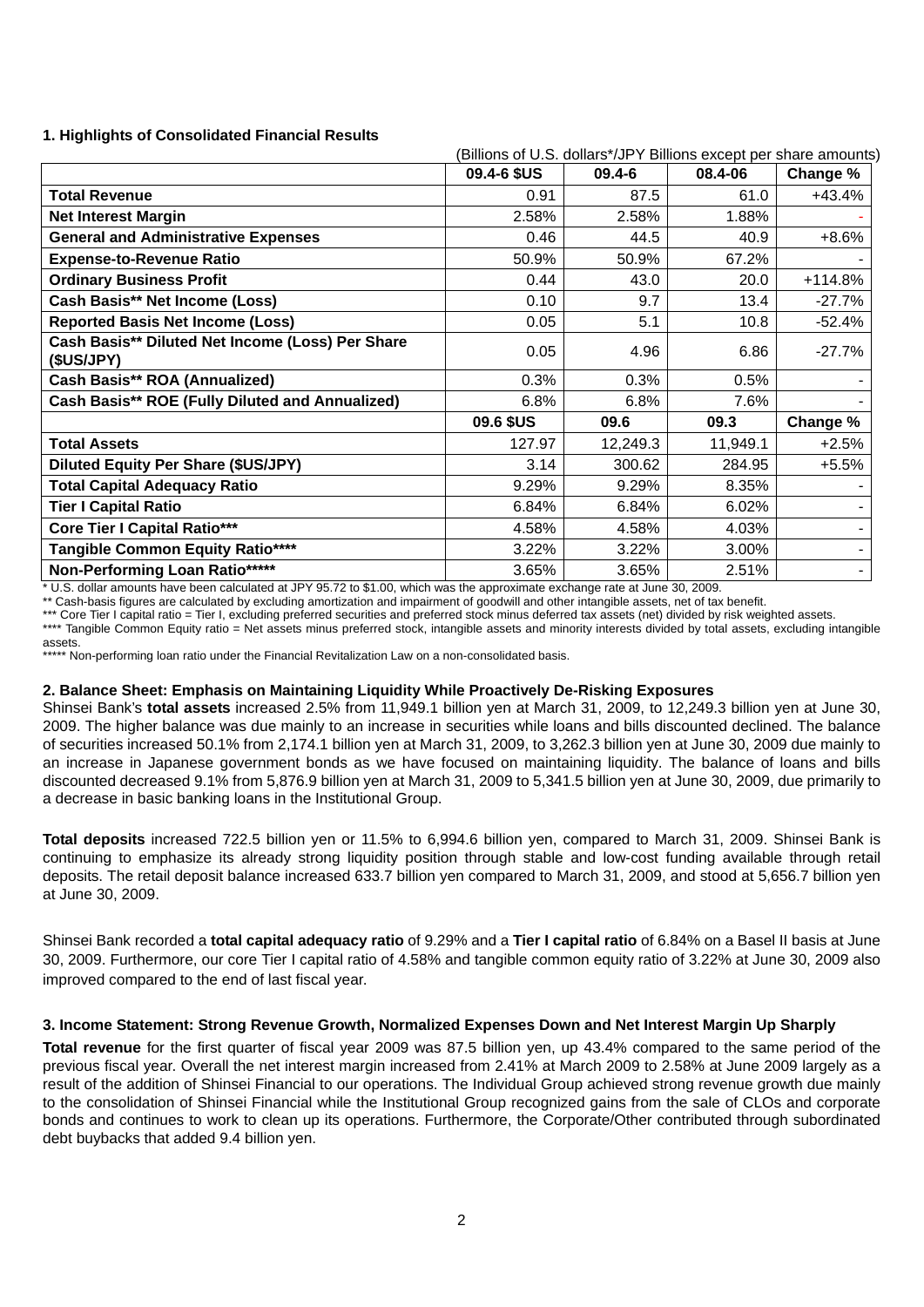**General and administrative expenses** were 44.5 billion yen, up 8.6% compared to the first quarter of the previous fiscal year. This increase occurred mainly as a result of the consolidation of Shinsei Financial's expenses starting October 1, 2008. Excluding Shinsei Financial's expenses, expenses declined about 20%, due to lower expenses in all other businesses as a result of efforts to rationalize businesses and improve operating efficiency last fiscal year. As a result, our expense-to-revenue ratio improved to 50.9%. Cost rationalization will continue to be a key priority for the Shinsei Bank Group going forward.

**Net credit costs** of 26.0 billion yen were recorded in the first quarter due mainly to the consolidation of Shinsei Financial in the second half of fiscal year 2008 and an increase in credit costs related to principal investments and real estate-related finance.

**Amortization of goodwill and other intangible assets** associated with the acquisition of consumer and commercial finance companies increased to 5.3 billion yen in the first quarter ended June 30, 2009, compared with 2.9 billion yen in the first quarter of the previous fiscal year due mainly to the acquisition of Shinsei Financial.

**Other losses** of 4.1 billion yen recorded in the first quarter of fiscal year 2009 largely included grey zone expenses of 5.5 billion yen for consumer finance subsidiaries, while the first quarter of the previous fiscal year included a 7.2 billion yen gain on the sale of the Bank's Meguro Production Center.

**Minority interests in net income of subsidiaries** for the first quarter of fiscal year 2009 amounting to 2.7 billion yen largely reflected dividends paid on perpetual preferred securities and minority interests relating to APLUS' preferred shareholders as well as minority interests in other subsidiaries.

As a result, Shinsei Bank recorded a **consolidated cash basis\* net income** in the first quarter of fiscal year 2009 of 9.7 billion yen, compared to a **consolidated cash basis net income** of 13.4 billion yen in the previous fiscal year. The **consolidated reported basis net income** was 5.1 billion yen in the first quarter of fiscal year 2009, compared to a **consolidated reported basis net income** of 10.8 billion yen in the previous fiscal year.

#### **4. Business Line Results**

#### **Institutional Group: Lower Expense Base and Sale of CLOs Positive News**

The Institutional Group comprises the Institutional Banking business and Showa Leasing.

Lower loan balances in the Institutional Group were due primarily to a lower balance of corporate loans in our basic banking business at June 30, 2009 as compared to the end of last fiscal year. On the other hand, institutional deposits increased at the first quarter ended June 30, 2009 compared to March 31, 2009.

The Institutional Group recorded a **total revenue** of 20.7 billion yen in the first quarter of fiscal year 2009, compared to 22.6 billion yen in the same period of the previous fiscal year. Revenues were positive and increased for Shinsei Bank's other capital markets, which included gains from the sale of CLOs of 8.7 billion yen, foreign exchange, derivatives, equity-related, and others. Revenues were flat for basic banking, while larger losses were recorded for principal investments, which included 4.6 billion yen of losses on our equity method affiliate Jih Sun.

While revenues declined, a 31.2% reduction in expenses as a result of stricter cost controls and cost rationalization measures implemented last fiscal year, led to an increase in **ordinary business profit** to 9.2 billion yen, compared to an **ordinary business profit** of 5.8 billion yen in the same period of the previous fiscal year. An **ordinary business profit after net credit costs** of 0.1 billion yen was recorded in the first quarter of fiscal year 2009 due to lower revenues and an increase in credit costs mainly associated with overseas loans and real estate non-recourse finance loans, compared to an **ordinary business profit after net credit costs** of 6.5 billion yen in the same period of the previous fiscal year.

#### **Individual Group: Steady Contribution from Shinsei Financial and Retail Banking as Future Growth Engine**

The Individual Group consists of the retail banking business as well as the subsidiaries Shinsei Financial, APLUS, Shinki and Shinsei Property Finance. Shinsei Financial was acquired on September 22, 2008 from GE Japan Holdings Corporation and its results have been incorporated in our Results of Operations from October 1, 2008.

Loans, which include retail banking and consumer finance loans, declined at June 30, 2009 compared to the end of last fiscal year as we have continued to focus on quality customers. On the other hand, Shinsei Bank has continued to emphasize its